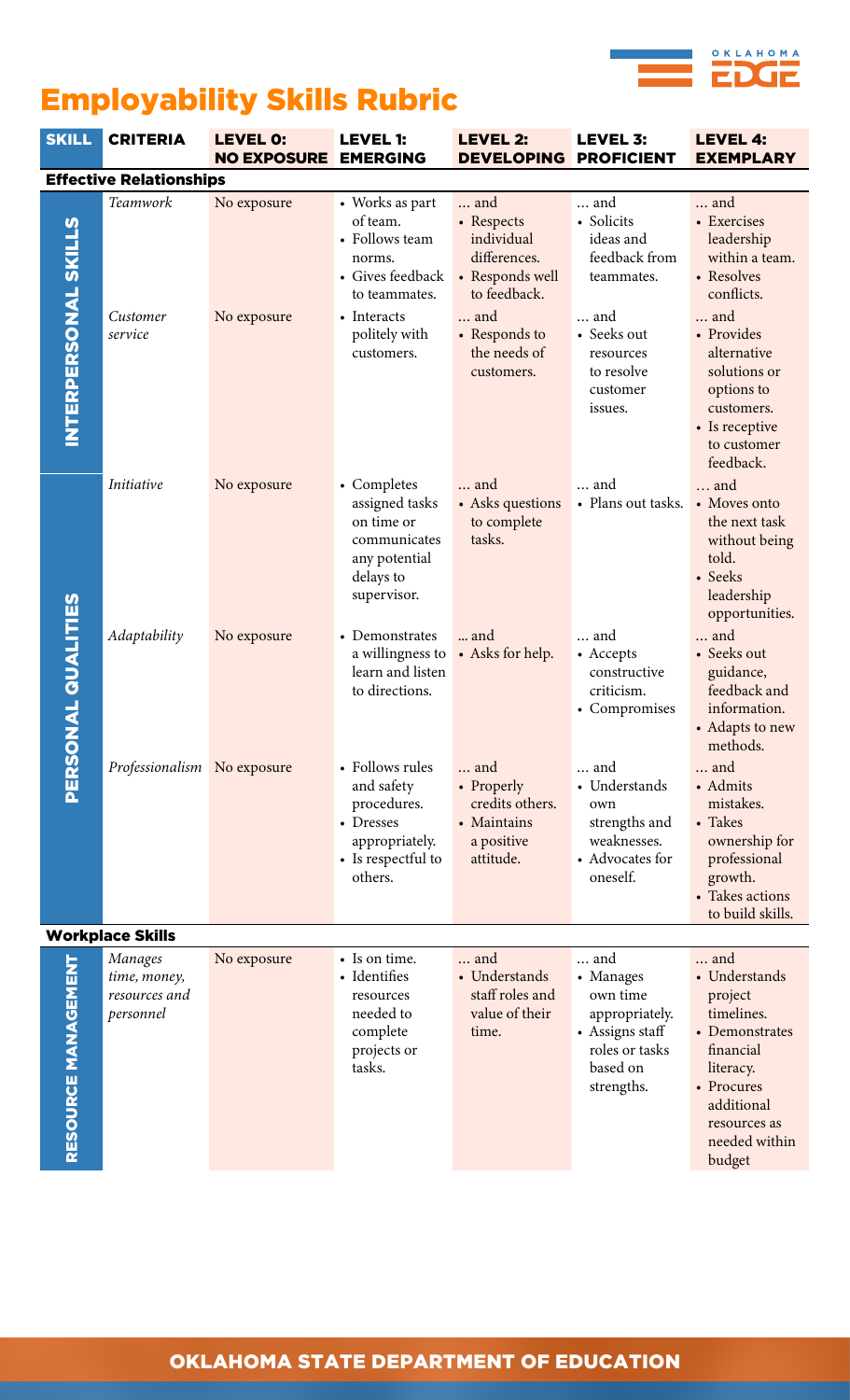| <b>SKILL</b>            | <b>CRITERIA</b>                                                                | <b>LEVEL 0:</b><br><b>NO EXPOSURE</b> | <b>LEVEL 1:</b><br><b>EMERGING</b>                                                                                                                        | <b>LEVEL 2:</b><br><b>DEVELOPING</b>                                                                               | <b>LEVEL 3:</b><br><b>PROFICIENT</b>                                                                                                               | <b>LEVEL 4:</b><br><b>EXEMPLARY</b>                                                                                                                     |
|-------------------------|--------------------------------------------------------------------------------|---------------------------------------|-----------------------------------------------------------------------------------------------------------------------------------------------------------|--------------------------------------------------------------------------------------------------------------------|----------------------------------------------------------------------------------------------------------------------------------------------------|---------------------------------------------------------------------------------------------------------------------------------------------------------|
| INFORMATION USE         | Locates,<br>organizes,<br>analyzes,<br>uses and<br>communicates<br>information | No exposure                           | • Uses reliable<br>sources to<br>identify<br>information.<br>• Identifies<br>which<br>information is<br>relevant and<br>important to<br>tasks.            | and<br>• Organizes<br>information<br>based on clear<br>patterns.<br>• Applies<br>information to<br>complete tasks. | and<br>• Prioritizes<br>information.<br>• Communicates<br>information to<br>colleagues or<br>clients.                                              | and<br>• Transfers<br>and applies<br>information.<br>• Understands<br>the connection<br>of information<br>to other tasks<br>or parts of the<br>project. |
| <b>COMMUNICATION</b>    | Verbal<br>communication                                                        | No exposure                           | • Speaks clearly<br>and audibly.                                                                                                                          | and<br>• Uses<br>appropriate<br>and<br>professional<br>workplace<br>language.                                      | and<br>• Uses technical<br>terminology<br>accurately.                                                                                              | and<br>• Asks clarifying<br>questions.<br>• Checks for<br>understanding<br>and rephrases.                                                               |
|                         | Listening                                                                      | No exposure                           | • Maintains<br>appropriate eye<br>contact and<br>appropriate<br>body language<br>when speaking<br>with others.<br>• Applies what<br>was heard to<br>work. | and<br>• Responds to<br>verbal and<br>nonverbal cues<br>from others.                                               | and<br>• Responds and<br>asks clarifying<br>questions.                                                                                             | and<br>• Summarizes<br>key points<br>discussed.                                                                                                         |
|                         | Comprehends<br>written<br>material                                             | No exposure                           | • Understands<br>and follows<br>written<br>directions.<br>• Reads<br>materials<br>specific to<br>work or tasks.                                           | and<br>• Asks clarifying<br>questions<br>regarding<br>technical or<br>work-specific<br>written<br>materials.       | and<br>• Summarizes<br>key points<br>from technical<br>or work-<br>specific written<br>materials.                                                  | and<br>• Offers feedback<br>and critiques<br>to technical<br>or work-<br>specific written<br>materials.                                                 |
|                         | Conveys<br>information in<br>writing                                           | No exposure                           | • Writes work-<br>specific<br>materials<br>using correct<br>grammar,<br>syntax, and<br>spelling.                                                          | and<br>• Writes using<br>technical or<br>work-specific<br>vocabulary<br>accurately.                                | and<br>• Conveys<br>written<br>information<br>in multiple<br>industry or<br>career-specific<br>mediums and<br>formats.                             | and<br>• Writes using<br>the industry<br>or career-<br>specific style or<br>standard.                                                                   |
| <b>SYSTEMS THINKING</b> | Understands,<br>uses, monitors,<br>and improves<br>systems.                    | No exposure                           | • Understands<br>job description<br>and duties.                                                                                                           | and<br>• Understands<br>how personal<br>job duties<br>contribute<br>to the<br>organization.                        | and<br>• Understands<br>organizational<br>makeup and<br>structure.<br>• Understands<br>how<br>components<br>fit within and<br>support a<br>system. | and<br>• Evaluates<br>inefficiencies<br>within a<br>system.<br>• Recommends<br>improvements<br>to address<br>inefficiencies.                            |
| <b>TECHNOLOGY USE</b>   | Understands<br>and uses<br>technology.                                         | No exposure                           | • Understands<br>which<br>technologies<br>are necessary<br>for the job or<br>career.                                                                      | and<br>• Understands<br>which<br>technologies<br>are needed<br>to complete<br>specific<br>workplace<br>tasks.      | and<br>• Uses industry-<br>specific<br>technology to<br>complete tasks.                                                                            | and<br>• Examines<br>industry-<br>specific<br>technology<br>trends.                                                                                     |

## Applied Knowledge

## OKLAHOMA STATE DEPARTMENT OF EDUCATION